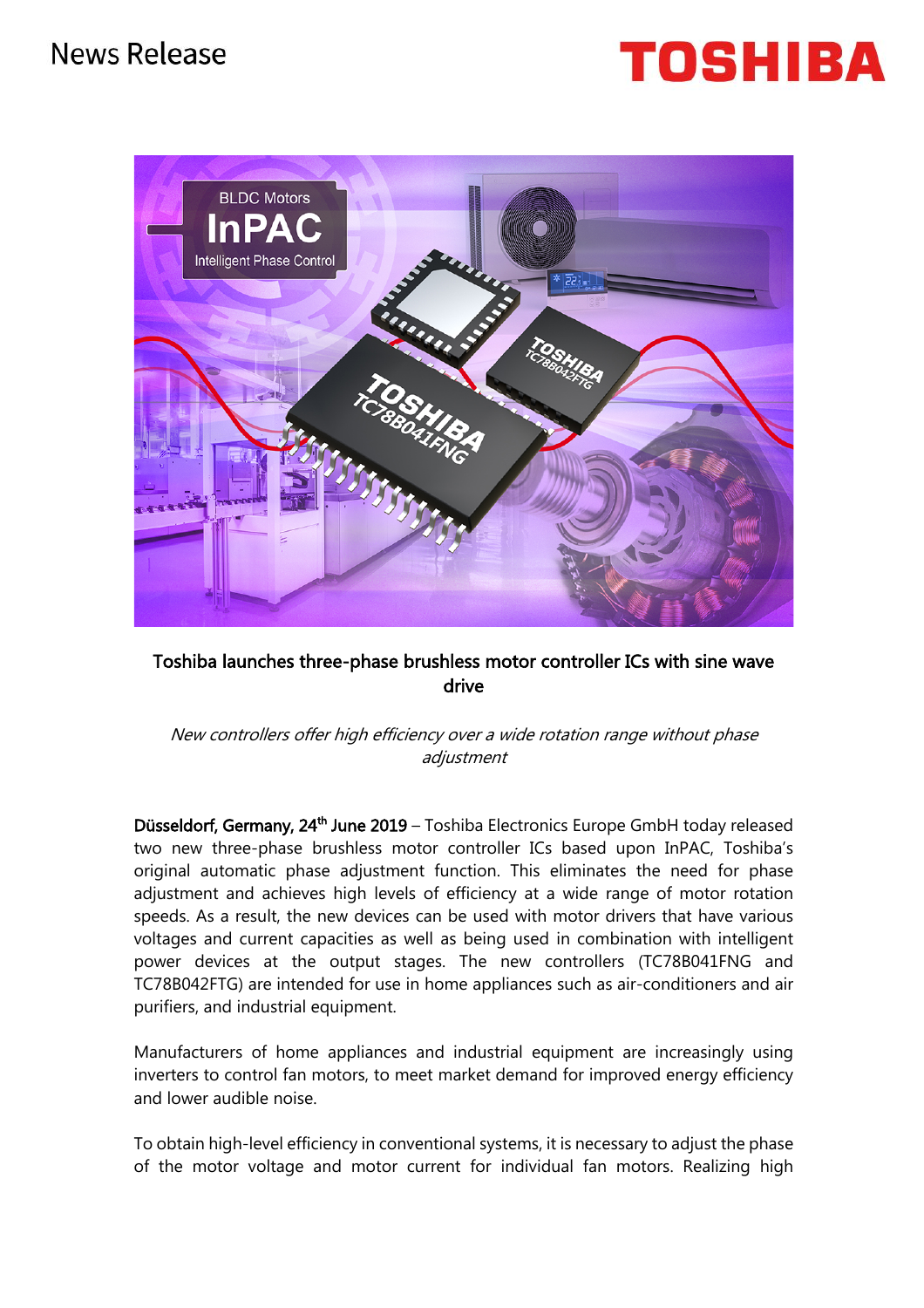

efficiency over a wide range of rotational speeds — from almost zero rotations per minute (RPM) at start-up to high speeds of several thousand RPM — requires a large component count for phase adjustment. It also introduces the need for an MCU control system, which is complex and time-consuming to develop.

With the introduction of InPAC, Toshiba's original new control technology, which automatically adjusts the phase of the Hall signal and motor current, the new products drive motors with an efficiency equivalent to that of an MCU control system, over a wide range of rotation speeds. InPAC delivers a high efficiency fan motor system with sine wave drive that reduces audible noise.

In addition, as the phase adjustment is performed automatically via simple settings, the lengthy development time for software and MCU adjustment is eliminated, thereby streamlining the development process.

The new controllers include a forward / reverse detection switch and motor lock detection. The number of pulses in the rotation pulse signal is selectable. The TC78B041FNG is housed in a 7.6mm x 10.2mm x 1.6mm SSOP30 package and includes an error detection positive input. The TC78B042FTG is in a 5mm x 5mm x 1mm VQFN32 package and includes error detection on the positive and negative inputs.

Mass production of both devices starts today.

Follow the link below for more information on the new products please visit: https://toshiba.semicon-storage.com/eu/product/linear/motordriver/detail.TC78B041FNG.html https://toshiba.semicon-storage.com/eu/product/linear/motordriver/detail.TC78B042FTG.html

###

### About Toshiba Electronics Europe

Toshiba Electronics Europe GmbH (TEE) is the European electronic components business of Toshiba Electronic Devices and Storage Corporation. TEE offers European consumers and businesses a wide variety of innovative hard disk drive (HDD) products plus semiconductor solutions for automotive, industrial, IoT, motion control, telecoms, networking, consumer and white goods applications. The company's broad portfolio encompasses integrated wireless ICs, power semiconductors, microcontrollers, optical semiconductors, ASICs, ASSPs and discrete devices ranging from diodes to logic ICs.

TEE has headquarters in Düsseldorf, Germany, with branch offices in France, Italy, Spain, Sweden and the United Kingdom providing design, manufacturing, marketing and sales. Company president is Mr. Tomoaki Kumagai

For more company information visit TEE's web site at www.toshiba.semicon-storage.com.

### Contact details for publication:

Toshiba Electronics Europe GmbH, Hansaallee 181, D-40549 Düsseldorf, Germany Tel: +49 (0) 211 5296 0 Fax: +49 (0) 211 5296 79197